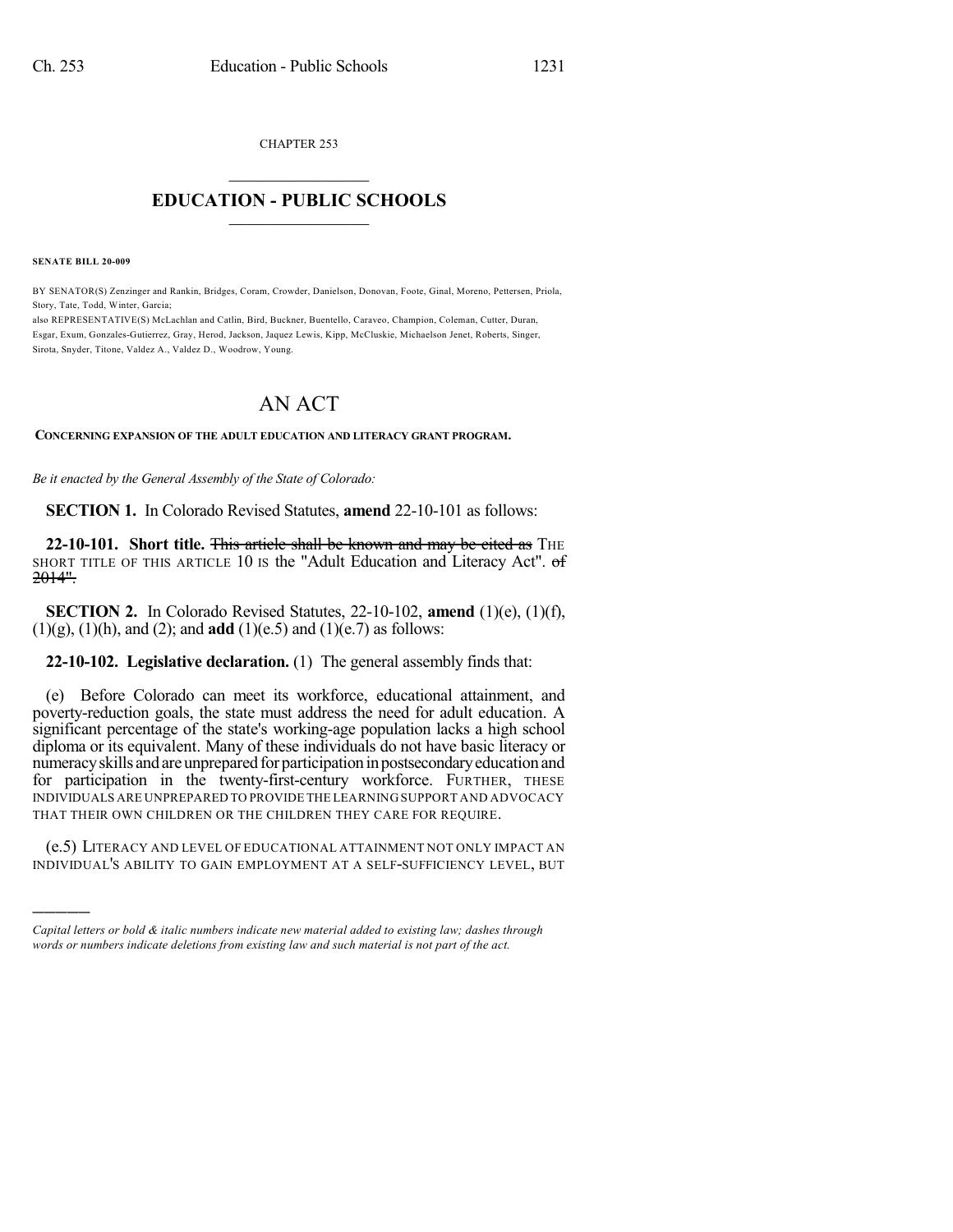EXTENSIVE RESEARCH SHOWS THAT THEY ARE ALSO KEY DETERMINING FACTORS IN THE EDUCATIONAL SUCCESS AND FUTURE EMPLOYMENT POTENTIAL OF THE INDIVIDUAL'S CHILDREN OR CHILDREN FOR WHOM THE INDIVIDUAL IS A CAREGIVER. A TWO-GENERATION APPROACH TO INCREASING LITERACY AND NUMERACY SKILLS IS ESSENTIAL FOR THE WORKFORCE OF TODAY AND TOMORROW AND FOR HELPING TO BREAK THE CYCLE OF POVERTY.

(e.7) WHILE SOME ADULTS REQUIRE EDUCATIONAL PROGRAMS THAT WILL IMPROVE THEIR LITERACY OR NUMERACY SKILLS TO GAIN HIGHER-PAYING LEVELS OF EMPLOYMENT, MANY ADULTS HAVE NOT COMPLETED NINTH GRADE OR MAY OTHERWISE BE IDENTIFIED AS LOWEST-LEVEL LEARNERS. BEFORE THESE ADULTS CAN ASPIRE TO HIGHER-LEVEL EMPLOYMENT, THEY REQUIRE MORE BASIC EDUCATIONAL PROGRAMS THAT SPECIALIZE IN ENGLISH LANGUAGE SKILLS AND ASSISTANCE IN OBTAINING A HIGH SCHOOL EQUIVALENCY CERTIFICATE.

 $(f)$  Effectively addressing the need for adult education requires the appropriation of state moneys MONEY to fund adult education and literacy programs that participate in workforce development partnerships OR EDUCATION ATTAINMENT PARTNERSHIPS AND THAT ENABLE INDIVIDUALS TO ACQUIRE THE BASIC AND MORE ADVANCED SKILLS NEEDED TO FUNCTION EFFECTIVELY AS PARENTS, CAREGIVERS, EMPLOYEES, AND CITIZENS OF THE UNITED STATES. Although there are several postsecondary programs that focus on workforce development and skills acquisition, these programstypically assume that participants are or have been in the workforce in some capacity and have already attained a base level of literacy and numeracy. Adult education and literacy programs, however, are typically designed for adults who have been unable to enter the workforce in a meaningful capacity OR ARE LIMITED IN THEIR ABILITY TO SUPPORT THEIR CHILDREN'S EDUCATION OR PARTICIPATE IN SOCIETY due to a lack of basic literacy and numeracy skills.

(g) In return forstate investment in adult education and literacy programs, these programs must refocus their mission to ensure that more low-skilled, low-income adults not only attain the basic literacy and numeracy skills that they lack but that they move as quickly as possible fromskill acquisition to postsecondary credential attainment to employment SO THAT THEY MAY IMPROVE THEIR OWN AND THE NEXT GENERATION'S ABILITY TO PARTICIPATE IN THE CURRENT AND FUTURE IN-DEMAND SECTORS OF EMPLOYMENT, FUNCTION EFFECTIVELY IN SUPPORTING AND ADVOCATING FOR THEIR CHILDREN'S EDUCATION, AND ACTIVELY PARTICIPATE IN SOCIETY; and

(h) Successfully refocusing the mission of adult education and literacy programs requires the active collaboration and coordination of a variety of state agencies and organizations that are involved in adult education and literacy; ELEMENTARY, SECONDARY, AND postsecondary education; training and credential attainment; workforce development; economic development; and human services.

(2) The general assemblyfinds, therefore, that it isin the best interests ofthe state to establish an adult education and literacy grant program to provide state funding for public and private nonprofit adult education and literacy programs. Investing in these programs will enable them to serve a larger share of the state's eligible adult population and ensure that more adults can reach and complete the next level of education and training, thereby leading to better employment outcomes that enable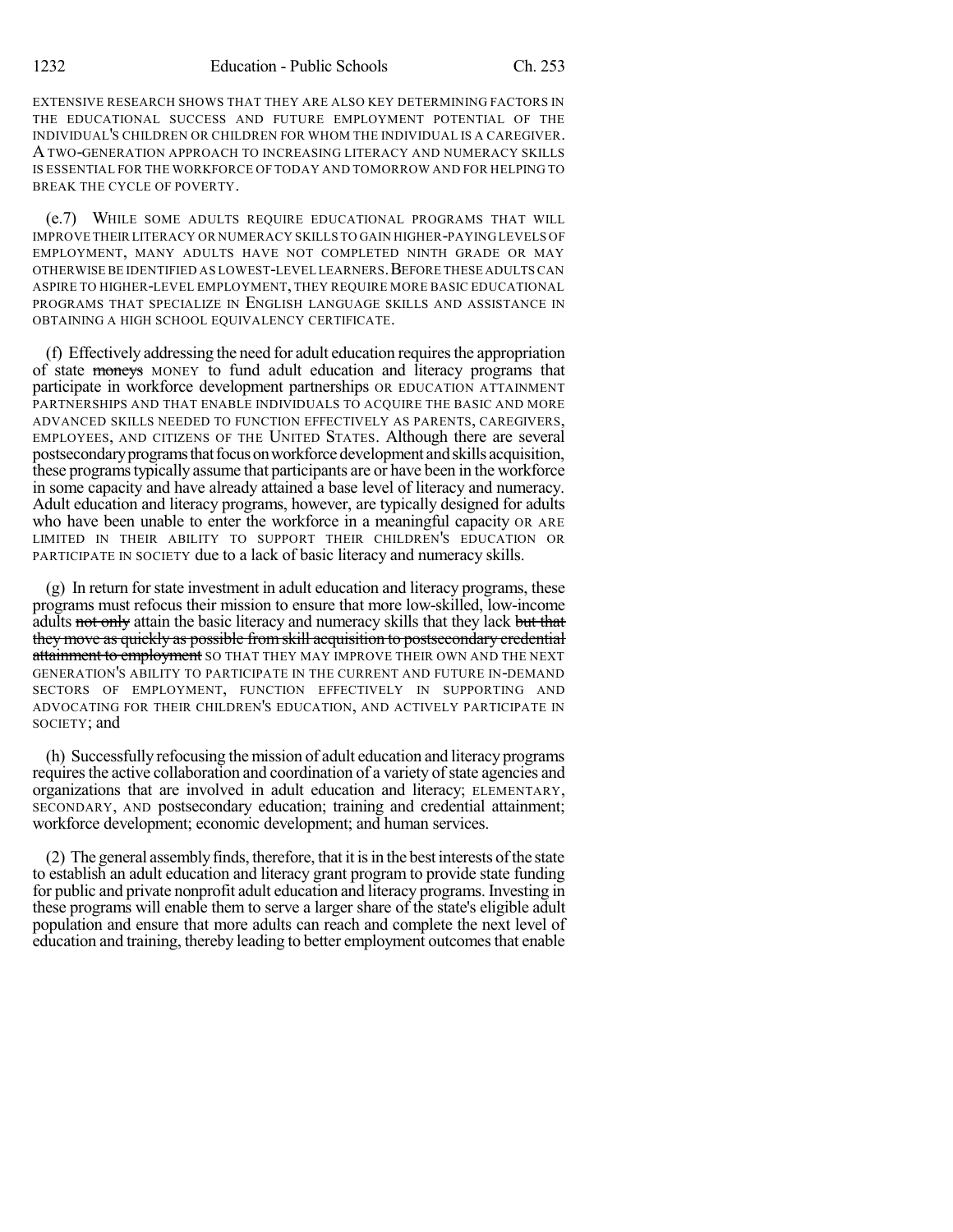more low-income, low-literacy adults to ultimately achieve economic self-sufficiency AND LEADING TO AN ADULT POPULATION THAT IS BETTER PREPARED TO SUPPORT THE EDUCATIONAL ATTAINMENT OF THE NEXT GENERATION AND ACTIVELY PARTICIPATE AS CITIZENS IN A DEMOCRATIC SOCIETY.

**SECTION 3.** In Colorado Revised Statutes, 22-10-103, **amend** the introductory portion and (11)(a); **repeal** (7); and **add** (1.5) and (2.5) as follows:

**22-10-103. Definitions.** As used in this article ARTICLE 10, unless the context otherwise requires:

(1.5) "ADULT EDUCATION PROVIDER" MEANS ONE OF THE FOLLOWING ENTITIES THAT THE DEPARTMENT RECOGNIZES AS PROVIDING APPROPRIATE AND EFFECTIVE ADULT EDUCATION AND LITERACY PROGRAMS:

(a) A SECONDARY OR POSTSECONDARY, PUBLIC OR PRIVATE, NONPROFIT EDUCATIONAL ENTITY, INCLUDING BUT NOT LIMITED TO A SCHOOL DISTRICT, CHARTER SCHOOL, BOARD OF COOPERATIVE SERVICES, STATE INSTITUTION OF HIGHER EDUCATION, LOCAL DISTRICT COLLEGE, AND AREA TECHNICAL COLLEGE;

(b) A COMMUNITY-BASED NONPROFIT AGENCY OR ORGANIZATION;

(c) AN INDIAN TRIBE OR NATION;

(d) A LIBRARY;

(e) A LITERACY COUNCIL OR OTHER LITERACY INSTITUTE;

(f) A BUSINESS OR BUSINESS ASSOCIATION THAT PROVIDES ADULT EDUCATION AND LITERACY PROGRAMS EITHER ON SITE OR OFF SITE;

(g) A VOLUNTEER LITERACY ORGANIZATION;

(h) A LOCAL WORK FORCE BOARD, AS DEFINED IN SECTION 8-83-203, THAT OVERSEES A WORK FORCE DEVELOPMENT PROGRAM DESCRIBED IN THE "COLORADO CAREER ADVANCEMENT ACT", PART 2 OF ARTICLE 83 OF TITLE 8;

(i) A ONE-STOP PARTNER, AS DESCRIBED IN SECTION 8-83-216, UNDER THE "COLORADO CAREER ADVANCEMENT ACT", PART 2 OF ARTICLE 83 OF TITLE 8; OR

(j) A CONSORTIA OF ENTITIES DESCRIBED IN THIS SUBSECTION (1.5).

(2.5) "EDUCATION ATTAINMENT PARTNERSHIP" MEANS A COLLABORATION THAT ASSISTS ADULTS IN ATTAINING BASIC LITERACY AND NUMERACY SKILLS THAT LEAD TO ADDITIONAL SKILL ACQUISITION AND MAY LEAD TO POSTSECONDARY CREDENTIALS AND EMPLOYMENT. AT A MINIMUM, AN EDUCATION ATTAINMENT PARTNERSHIP MUST CONSIST OF AT LEAST ONE ADULT EDUCATION PROVIDER THAT IS NOT LISTED IN SUBSECTION  $(1.5)(a)$  of this section that partners with at LEAST ONE ELEMENTARY OR SECONDARY SCHOOL OR SCHOOL DISTRICT,A PUBLIC OR PRIVATE INSTITUTION OF HIGHER EDUCATION, A LOCAL DISTRICT COLLEGE, OR AN AREA TECHNICAL COLLEGE.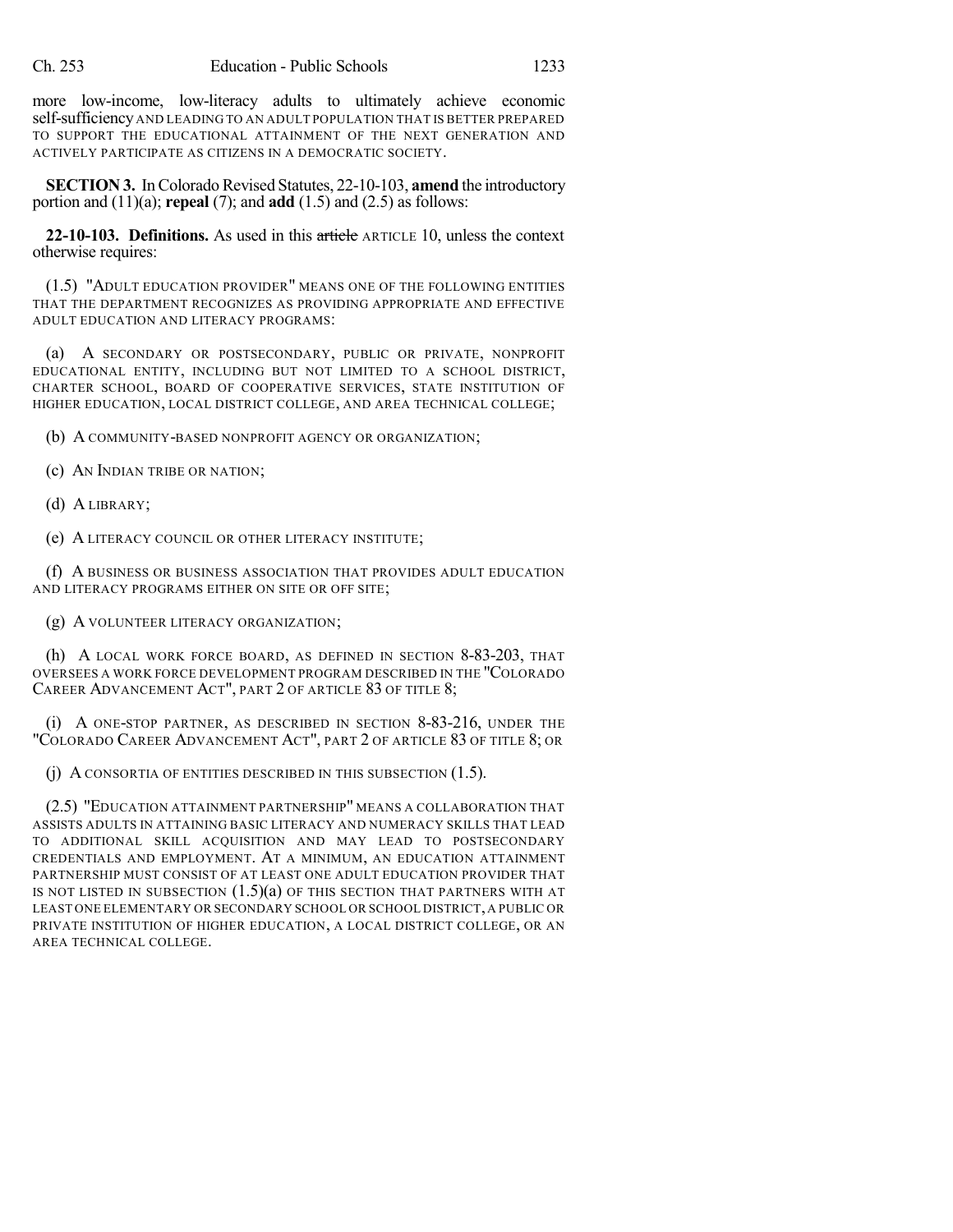(7) "Local education provider" means one of the following entities that the department recognizes as providing appropriate and effective adult education and literacy programs:

(a) A secondary or postsecondary, public or private, nonprofit educational entity, including but not limited to a school district, charter school, board of cooperative services, state institution of higher education, local district college, and area technical college;

(b) A community-based, nonprofit agency or organization;

 $(e)$  A library;

(d) A literacy council or other literacy institute;

(e) A business or business association that provides adult education and literacy programs either on-site or off-site;

(f) A volunteer literacy organization;

(g) A local work force board, as defined in section 8-83-203, C.R.S., that oversees a work force development program described in the "Colorado Career Advancement Act", part 2 of article 83 of title 8, C.R.S.;

(h) A one-stop partner, as described in section 8-83-216, C.R.S., under the "Colorado Career Advancement Act", part 2 of article 83 of title 8, C.R.S.; or

## (i) A consortia of entities described in this subsection (7).

 $(11)$  (a) "Workforce development partnership" means a collaboration that assists adults in attaining basic literacy and numeracy skills leading to additional skill acquisition, postsecondary credentials, and employment. At a minimum, a workforce development partnership must include at least one local ADULT education provider, at least one postsecondary education or training provider, and at least one workforce development provider.

**SECTION 4.** In Colorado Revised Statutes, 22-10-104, **amend** (1), (2) introductory portion,  $(2)(b)$ ,  $(3)(c)(II)$ , and  $(3)(d)$ ; and **add**  $(3)(a.5)$  and  $(3)(c.5)$  as follows:

**22-10-104. Adult education and literacy grant program - created - rules.** (1) (a) There is created in the office the adult education and literacy grant program to provide funding for local ADULT education providers that are members of workforce development partnerships, through which eligible adults receive basic education in literacy and numeracy that leads to additional skills acquisition, postsecondarycredential attainment, and employment, OR EDUCATION ATTAINMENT PARTNERSHIPS THAT ASSIST ADULTS IN ATTAINING BASIC LITERACY AND NUMERACY SKILLS THAT LEAD TO ADDITIONAL SKILL ACQUISITION, AND MAY LEAD TO POSTSECONDARY CREDENTIALS AND EMPLOYMENT,FOR THE PARTICIPATING ADULTS AND THEIR CHILDREN OR THE CHILDREN FOR WHOM THEY PROVIDE CARE.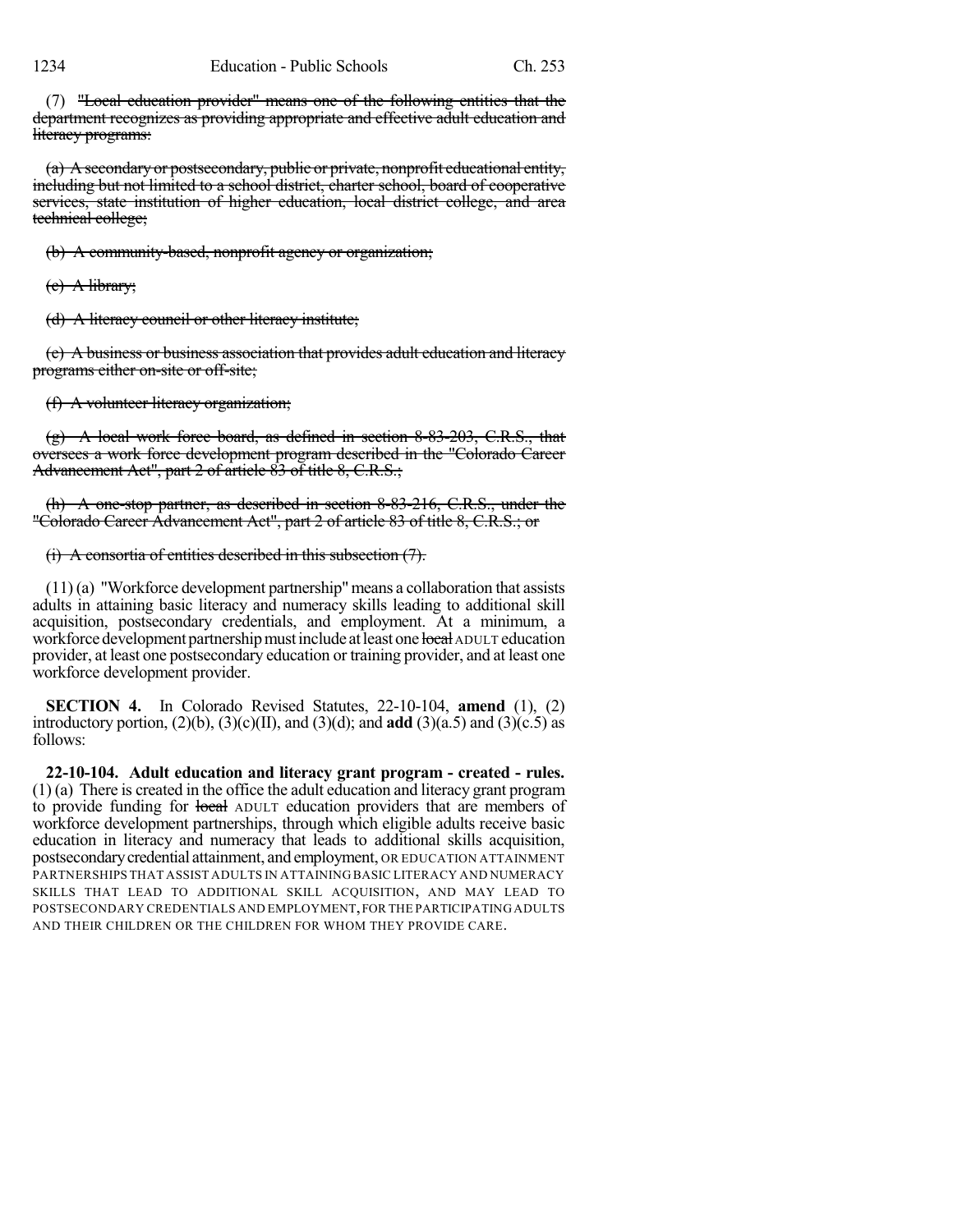(b)  $\overrightarrow{A}$  local AN ADULT education provider may apply to the office to receive a grant pursuant to this article ARTICLE 10 in accordance with the rules, procedures, forms, and timelines adopted by the state board. The office shall review each application and recommend appropriate grant recipients to the state board.

(c) Subject to available appropriations, the state board, taking into consideration the recommendations of the office, shall award adult education and literacy grants to local ADULT education providers. IN AWARDING GRANTS PAYABLE FROM STATE APPROPRIATIONS, THE STATE BOARD MAY GIVE PREFERENCE TO ADULT EDUCATION PROGRAMS THAT SERVE POPULATIONS THAT ARE UNDERSERVED BY FEDERAL FUNDING. The grants awarded are payable from appropriations from the general fund and from the adult education and literacy grant fund created in section 22-10-107. The state board shall establish the amount and duration of each grant awarded and may award a grant for multiple fiscal years, subject to annual renewal. A grant recipient that receives a multi-year grant must annually submit to the office the necessary information to determine whether the grant recipient is making sufficient progress toward achieving the goals of the adult education and literacy program that were specified in the grant application. If the office finds that a grant recipient is not making sufficient progress toward achieving the goals, the state board shall not renew the grant for subsequent fiscal years.

(d)  $\overrightarrow{A}$  local AN ADULT education provider may use grant moneys MONEY received pursuant to this article ARTICLE 10 in combination with any moneys MONEY received from other public or private sources. A local AN ADULT education provider may use grant moneys MONEY received pursuant to this article ARTICLE 10 on behalf of a student WHO LACKS BASIC LITERACY OR NUMERACY SKILLS OR who is enrolled in or has completed the adult education and literacy program and OR is receiving training from a postsecondary education or training provider or from a workforce development provider that participates in the A workforce development partnership with the local ADULT education provider.

(2) The state board, in accordance with the "State Administrative Procedure Act", article 4 of title 24,  $C.R.S.,$  shall promulgate rules to implement the grant program, which rules must include:

(b) The grant application requirements. At a minimum, EACH APPLICANT MUST:

(I) DEMONSTRATE THAT IT IS AN EXPERIENCED ADULT EDUCATION PROVIDER WITH A STRONG RECORD OF PROVIDING EDUCATION, CAREER, AND SUPPORTIVE SERVICE NAVIGATION TO ASSIST ADULT LEARNERS IN ATTAINING EMPLOYMENT, ENROLLING IN POSTSECONDARY EDUCATION, ENGAGING IN CIVIC ACTIVITIES, OR SUPPORTING THEIR OWN CHILDREN OR CHILDREN FOR WHOM THEY PROVIDE CARE IN ACHIEVING ACADEMIC SUCCESS;

(I) (II) Each applicant must Demonstrate that it is an active member of a workforce development partnership through which students receive basic education in literacy and numeracy that leads to additional skills acquisition, postsecondary eredential attainment, and employment OR AN EDUCATION ATTAINMENT PARTNERSHIP; and

(II) (III) Each application must Specify the measurable goals of the adult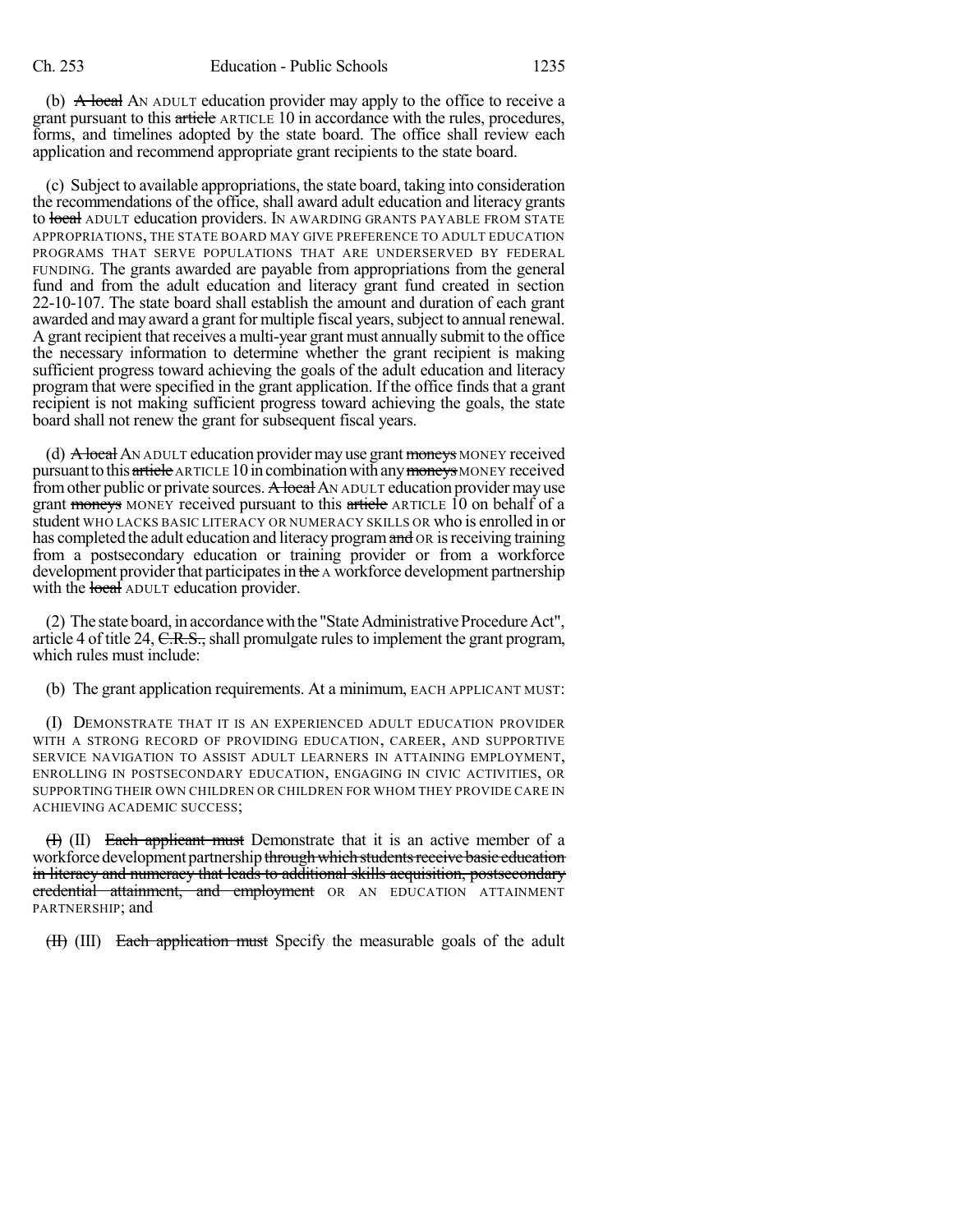education and literacy program that the applying local ADULT education provider expects to achieve using the grant moneys MONEY;

(3) The office, in evaluating grant applications, and the state board, in awarding grants, may consider, at a minimum, the following factors:

(a.5) THE PERCENTAGE OF ADULTS IN THE AREA TO BE SERVED USING GRANT MONEY WHO HAVE NOT COMPLETED NINTH GRADE AND ARE NOT ENROLLED IN OR HAVE NOT COMPLETED ADULT EDUCATION AND LITERACY PROGRAMS;

(c) (II) The percentage of eligible adults in the area to be served who are unemployed workers; and

(c.5) WHETHER THE ADULT EDUCATION PROVIDER SERVES ELIGIBLE ADULTS WHO HAVE NOT COMPLETED NINTH GRADE OR MAY OTHERWISE BE IDENTIFIED AS LOWEST-LEVEL LEARNERS AND THE ADULT EDUCATION PROVIDER'S DEMONSTRATED SUCCESS IN SERVING THESE LEARNERS; AND

(d) The demonstrated success of the local ADULT education provider in enabling adults to attain basic literacy and numeracy skills and in assisting them through collaboration with postsecondary education or training providers and workforce development providers, to achieve additional skills attainment, postsecondary credential attainment, and employment TO ATTAIN ADDITIONAL SKILLS, POSTSECONDARY CREDENTIALS, EMPLOYMENT, AND INCREASED CAPACITY TO SUPPORT THE ACADEMIC ACHIEVEMENT OF THEIR OWN CHILDREN OR CHILDREN FOR WHOM THEY PROVIDE CARE.

**SECTION 5.** In Colorado Revised Statutes, 22-10-105, **amend** (1)(b), (1)(c), and  $(2)(a)$  as follows:

**22-10-105. Evaluation of grants- report.**(1)(b) The departmentmay audit the records and accounts of grant recipients relating to grants awarded pursuant to this article. A local ARTICLE 10. AN ADULT education provider shall make the records and accounts available to the department upon request.

(c) Upon completing an adult education and literacy program funded, in whole or in part, by a grant awarded pursuant to this article, a local ARTICLE 10, AN ADULT education provider shall report to the department the same information concerning the state-funded program as is THAT THE DEPARTMENT SPECIFICALLY REQUESTS FROM THE INFORMATION required by Title II of the federal "Workforce Investment Act of 1998" as amended, 20 U.S.C. sec. 9201 et seq. "WORKFORCE INNOVATION AND OPPORTUNITY ACT", AS AMENDED, 29 U.S.C. SEC. 3101 ET SEQ., for federally funded programs. The department may request such additional information as may be required by rule of the state board.

(2) (a) The office shall prepare an annual report concerning the grant program that, at a minimum, addresses the use, allocation, and outcomes of the grant moneys MONEY, including the effectiveness of each program that receives a grant and the continuing level of unmet need for adult education within the state. In evaluating programoutcomes, the office may consider, but need not be limited to considering, student participation, completion, educational attainment, employment, and